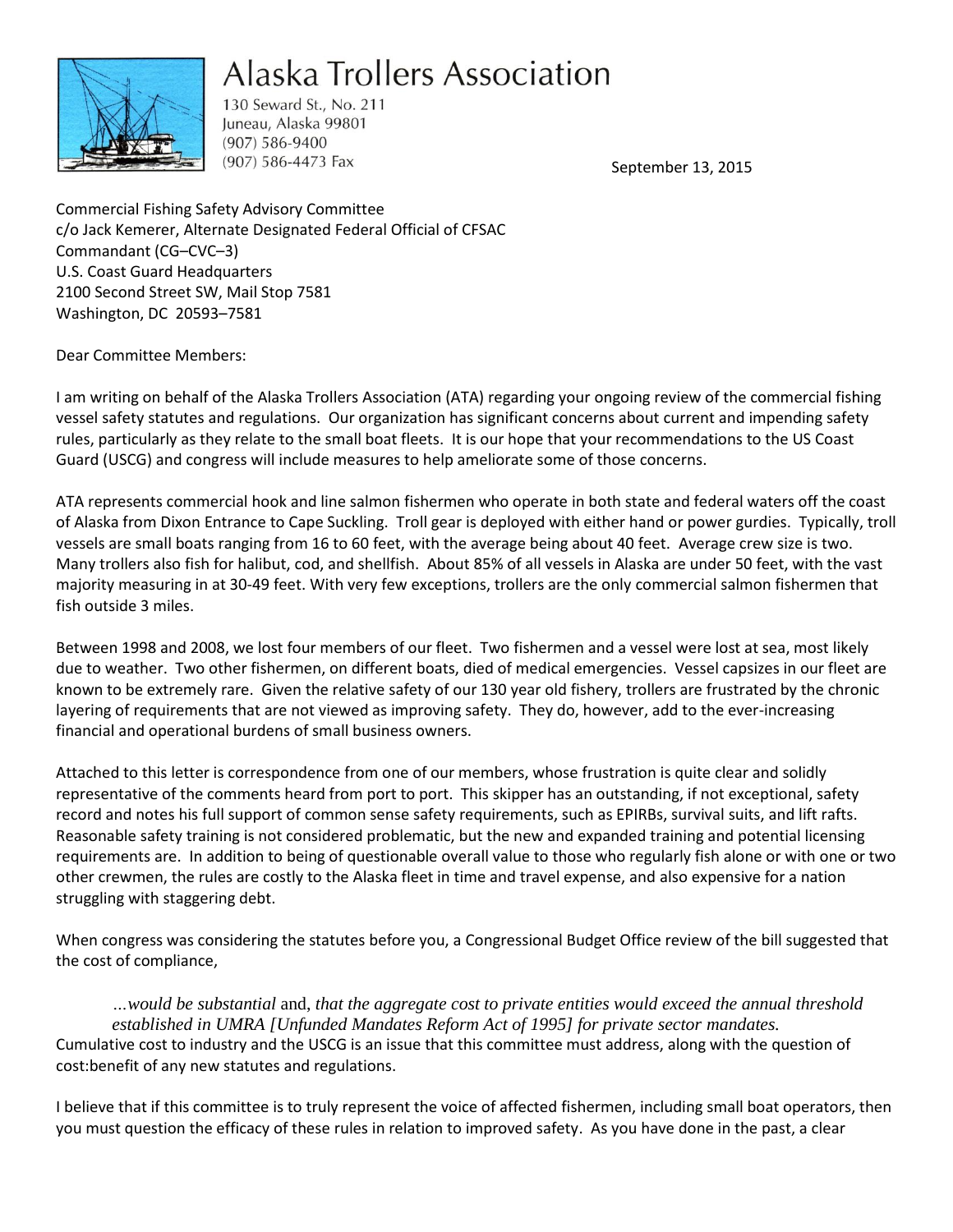message should be sent to the USCG and congress if you agree that many of the new requirements are unnecessary and/or burdensome.

Another issue raised in the attached letter is parity between industry sectors, and even recently between individual fleets. For instance, in Mr. Merritt's letter he expresses exasperation because he has to carry requisite safety gear outside 3 miles, but the sportfishing charterboats do not. This goes beyond complaining about having to do something that someone else doesn't have to do. As a practical matter, if a charterboat gets into trouble it is most likely one of our fleet members – perhaps even Mr. Merritt – who will be first to respond, putting themselves and their crew at risk for those who are not required to have basic safety gear onboard.

If the USCG and congress believe this gear is essential for the safety of commercial fishermen outside of 3 miles, then why not for others who are also fishing there? After all, as the data shows, the vast majority of fatalities were not even caused by commercial fishing.

Interestingly, data from the Center for Disease Control National Institutes for Occupational Safety and Health reveals that of the 34 fatalities on salmon fishing boats from 2000-2007, 30 occurred in fisheries that are conducted within 3 miles (4 were trollers who may have been fishing inside or outside 3 miles). These kinds of data cause trollers to question the value of the many statutes and regulations they are forced to contend with, and pay for, in the name of 'improved safety' outside 3 miles.

Without specific information detailing what the committee will be discussing at this meeting, and understanding that the committee is will be primarily addressing the congressional statute for mandatory licensing and drill training, I leave you with the following thoughts on that and related topics to consider as you prepare your recommendations:

## **Dockside Safety Inspections**

We question the need for dockside inspection every 2 years, particularly for vessels who are consistently found to have no violations. The inspections are difficult to schedule for those who fish year-round, particularly in small Alaskan communities where USCG only comes to town a few days a year to do the inspections. We realize USCG staff does their best to accommodate the fleet's schedule, but it must be difficult to cover all the bases. When the mandatory rule comes into effect, and more vessels are being inspected each year, it will only become more difficult and expensive. Please consider recommending more time between inspections.

## **Licensing & Training**

- Grandfathered licensing provisions for those fishermen who have already spent many years at sea with no significant incidents.
- Clarify whether or not there will be acceptable substitutes for new training requirements, such as 6-pk and 100 ton licenses.
- Encourage additional federal funding of grants to provide training to those who have not yet been able to participate in the drill instructor training course.
- 5-year re-certification: Consider mandatory re-certification only for those who have had a serious safety incident onboard, similar to the way things are done for drivers licensing and related issues. Or, look at a refresher course of shorter duration, perhaps even utilizing online course options. Remember that many skippers fish year-round and/or live in small or remote communities, so the time and expense of traveling for training is often impractical and expensive. Many trollers live in rural communities that are spread out over a large area. Despite the fact that AMSEA does an exceptional job of outreach and travel, there are thousands of skippers and crew to train in Southeast Alaska alone.